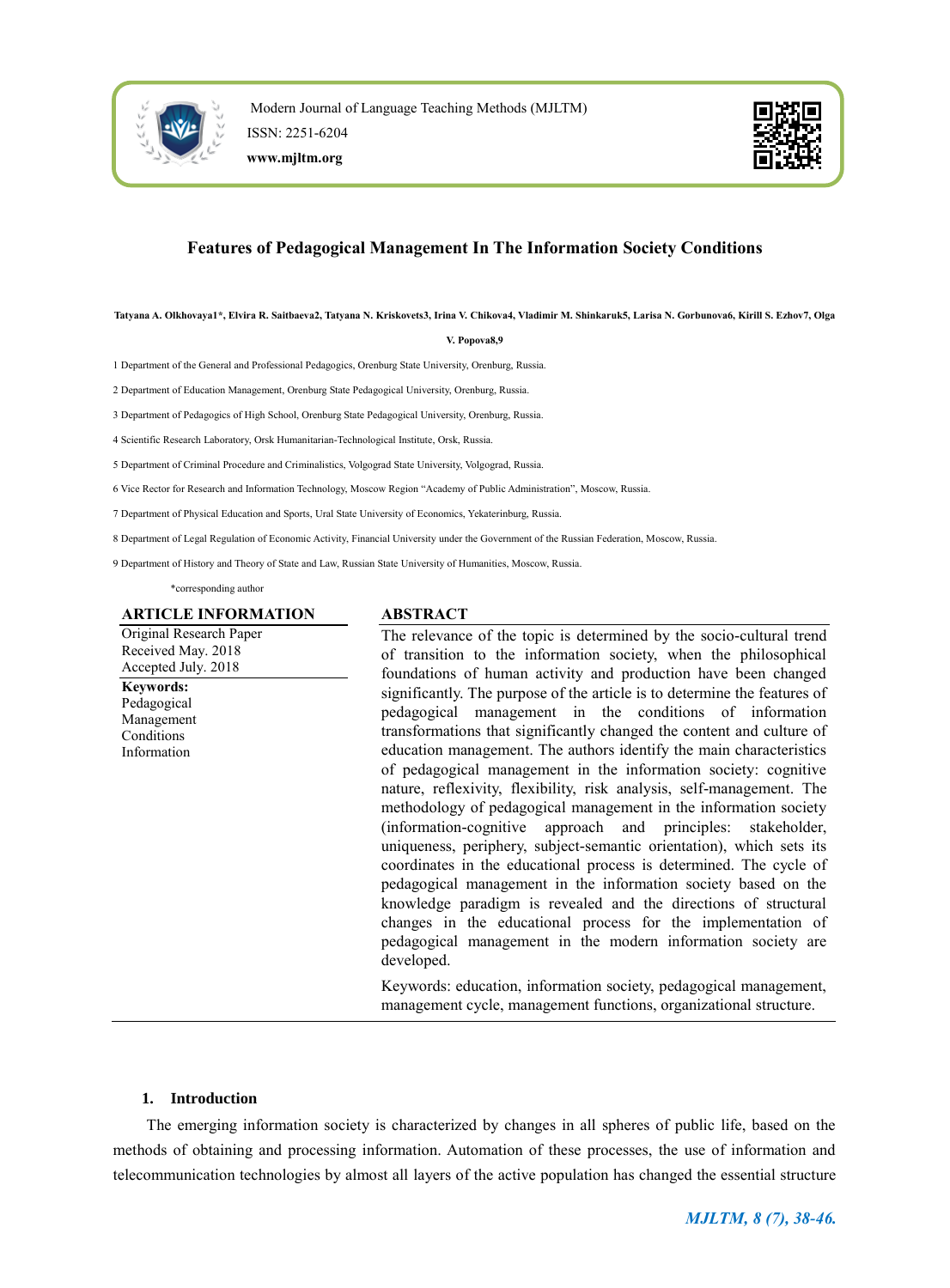of many phenomena, processes, relationships in all spheres of life and production, as well as the Outlook of people (Adizes, 2011; Agazzi, 2012; Orlov, 2012). Positioning information as the most important strategic resource in the economy, education and culture, has determined the need to develop new mechanisms for obtaining knowledge from large information flows, taking into account the high mobility of all subjects and equal access to information.

Education as a sphere of activity has now moved from a stable position of functioning to a dynamic position of development in all directions, which leads to the transition to a new content and a new culture of management, based on the mobility of forms and methods of training. In order to be relevant to the nature of the information socio-cultural reality in General and to the development of education as a separate sphere, its management requires its own transformations and new opportunities built on dynamic multiple transformations (Bashmakova, 2007; Ignatyeva, 2006; Ivanova & Osmolovskaya, 2011; Levina, 2016; Nikolaeva & Shchelkunov, 2009; Tastan & Davoudi, 2015; Fartash et al., 2018; Davoudi at al., 2018).

The objects of this world are considered as open non-equilibrium systems that are in constant interchange with the environment and have the property of self-organization and self-development. The development of information and communication technologies contributed to the growth of information, the formation of a single information space, the change in the processes of knowledge dissemination – phenomena that led to the recognition by the world community of human potential as the main socio-economic resource. The change in the importance of knowledge actualized such requirements to a specialist as professional and personal competence, innovative culture, and the ability to self-management by personal knowledge.

Pedagogical management, in the context of modern socio-cultural reality, as the process of transfer of pedagogical situation, processes from one state to another, corresponding to the goal, cannot stay away from these changes. In General, management is based on a logical system of actions aimed at an organized object. Management is single-line, arises from the center, is based on the relationship of "domination-subordination", being a single-purpose, it does not allow changes in the target settings from the beginning to the final result. Based on administration and centering, any type of management in a particular organization functionally provides a rational organization of work, optimization of work operations, conflict resolution (Shamova, 2001; Novikov, 2009; Radayev, 2010; Snezhitsky, Kurbat & Gushchina, 2012; Tastan et al., 2018).

In the conditions of mobility and instability of the educational system, high activity of management objects, and continuous variation of States manageable "object" and "subject" pedagogical management takes the character of "management by organized sets" with high decentralization. The "data-information-knowledge" chain of pedagogical management practically "destroys" classical hierarchy and vertical of management, generating a new type of management and requires definition of its principles and mechanisms.

# Research Methodology

New formation for the information society is being implemented through the established structures educational organizations, however, it is carried out through intensively formed and ever-changing connections. This involves the rejection of a rigid goal and determines the possibility of adjusting management concepts and objectives, acquires flexibility and situational nature. If earlier education management was carried out to support and reproduce the existing stable conditions of society, today it is directed to the reproduction of the development process. It acquires the character of managing the development of education through the design of its possible changes, alternatives, options and probabilities of future States. It is directed to the changes that occur in the subjects of education and the surrounding society.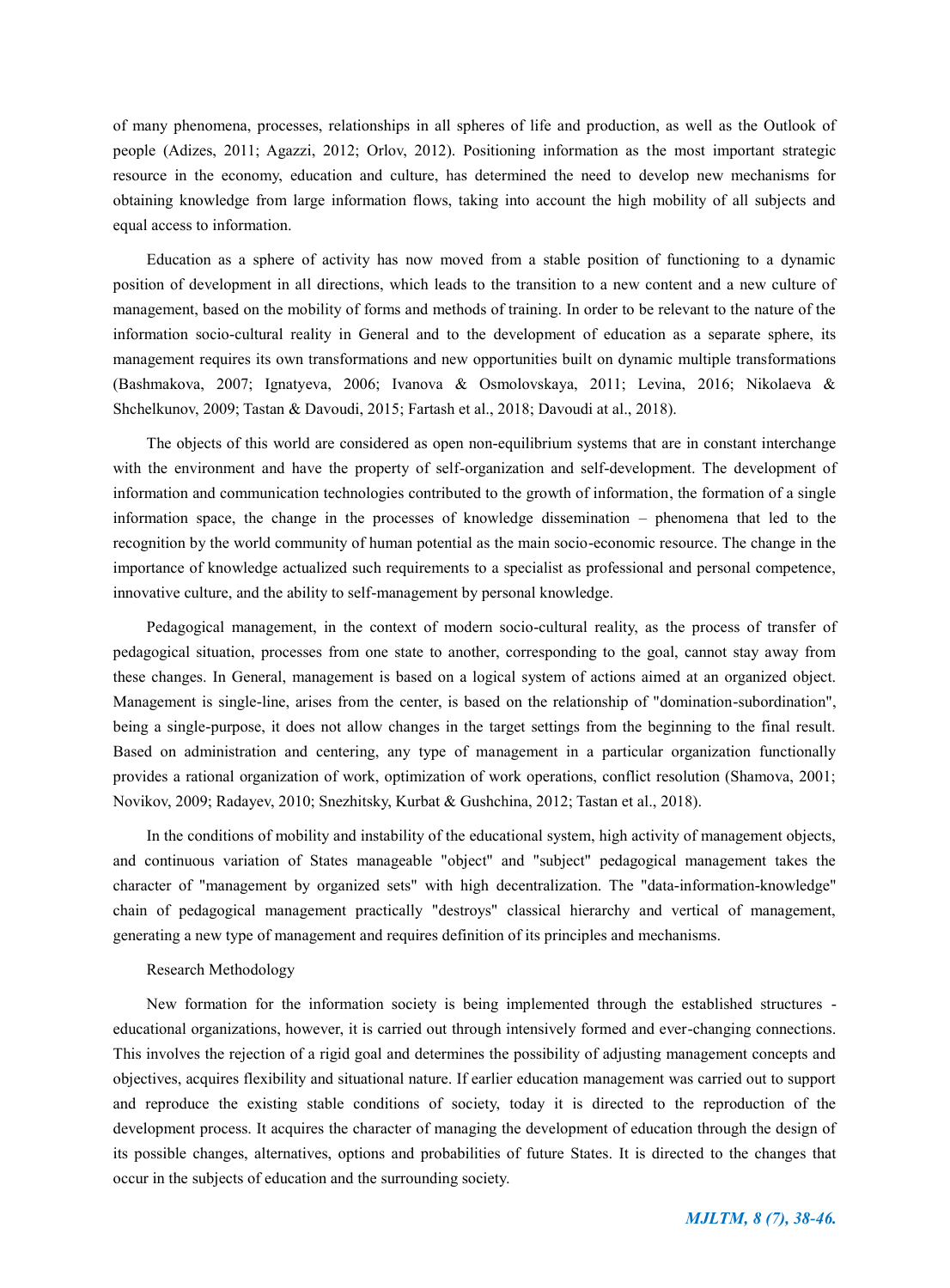Accordingly, the control theory in these conditions should not have ready control schemes, but variable algorithms.

Methodological bases of pedagogical management in the information society are determined by the implementation of information-cognitive approach as a method of knowledge extraction from the information flows of the system. The essence of the approach is to reduce the entropy of the system through the implementation of continuous monitoring of students' development and analysis of the causes that have led to development opportunities or risks in the course of educational activities. The key concepts of information and cognitive approach to pedagogical management are: information about the state of the higher education system, grouped into directed information flows; knowledge about the functionality and laws of the higher education system (communication, relations, and directions of action) and communications (methods of interaction between the subjects of the educational system management).The functions of the information approach from the technological level of its cognitive representation come to the philosophical level, functioning for in advance conditioned information uncertainty, with the aim of reduction and formalization, providing efficient handling and optimization (improving the quality) of educational processes. Continuous cyclic nature of information transformation into knowledge, with which one can "get" new information, allows not only to structure the flow of pedagogical information, but also to carry out their interpretation, obtaining new knowledge to manage the development of the educational system in a highly dynamic environment. The formation of a new system of knowledge about the specifics of educational activities within the selected educational organization will determine the boundaries of the process variability, the quality indicators' defining, will identify the advantages and disadvantages in the implementation of pedagogical management in each individual case under the analysis.

This approach in pedagogical management is implemented through a set of the following principles:

1) Stakeholder principle as a way to resolve potential contradictions within the educational system. The basis of this system are the teachers, students, educational organization, educational environment, setting the system of pedagogical, psychological and social practices, as well as a set of built-in learning and management mechanisms. The established basic conditions of educational activity determine the nature of the relationship within and between the selected agents of education, forced to interact in a certain format. Many relationships arise in many ways determine the effectiveness and quality of learning, despite sometimes the mutually exclusive nature of stakeholders' goals and determine the complexity of the development of universal management, focused on maximizing the welfare of all its participants.

2) The principle of uniqueness is to understand the abilities, goals and motives of each student as unique, not universal. In this regard, the idea of cooperation in the framework of educational activities is implemented – the need of pedagogical diagnosis, the desire to understand and accept the interests, beliefs and representations of the student as a reality that does not require evaluation. In this case, the goal to train each student who is ready simultaneously to take risks regarding his/her ideas about him/herself; about his/her professional future will be realized. The balance to compliance with the boundaries of the educational process and the requirements for its effectiveness, fixed in educational standards is important here for the teacher.

3) The principle of periphery, excluding the centralization of pedagogical management. The periphery here is understood as the involvement of all students as agents of education to participate in the pedagogical management (complicity), as pedagogical communication is extremely important in educational activities, so it is the students' personal manifestations become the basis for the quality of education. At the same time, an important factor is the responsibility for effectiveness, which is shared by all participants of the educational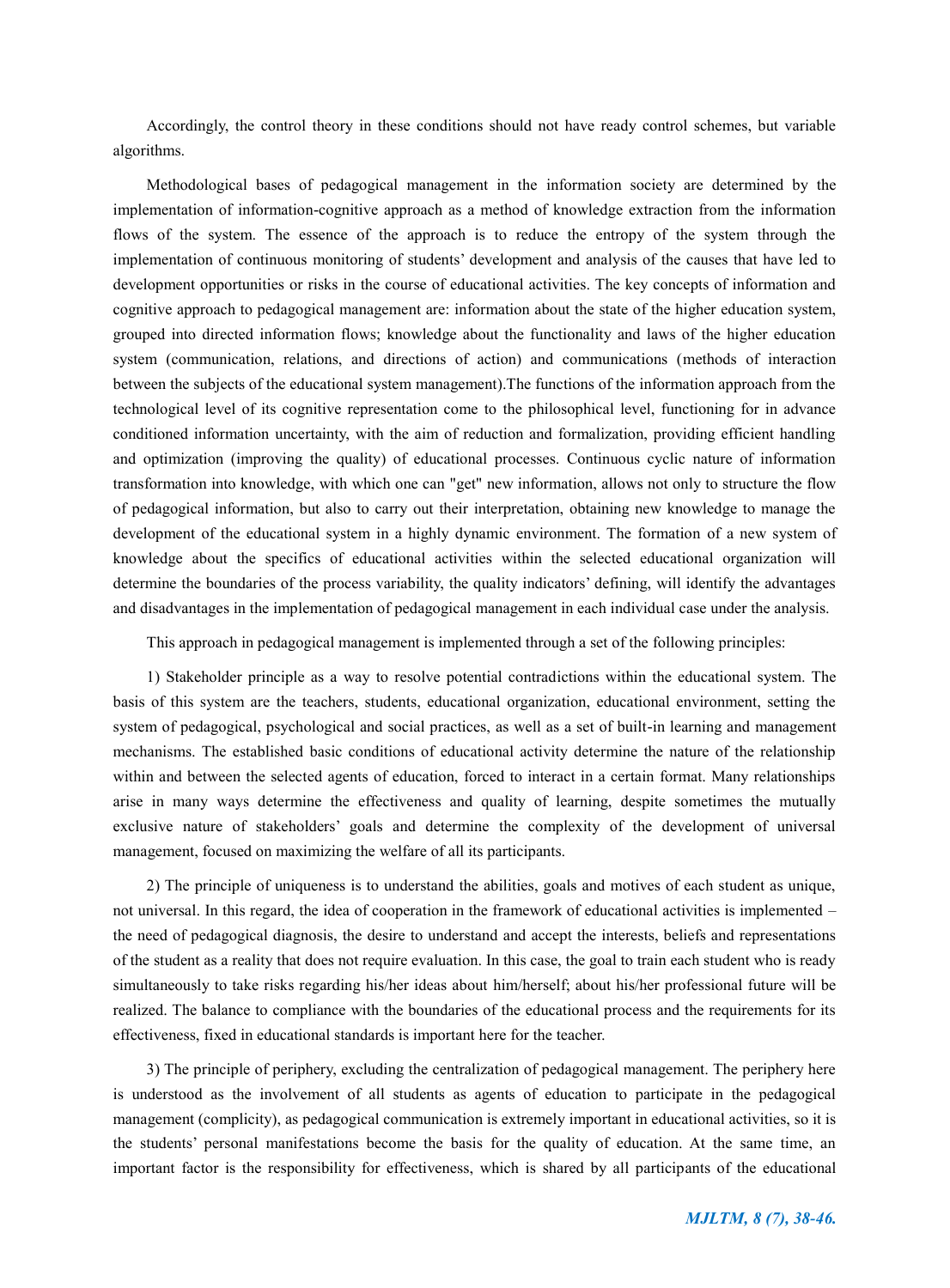process. The horizontal hierarchy determines equality in rights, duties, responsibility for its effectiveness. It has the advantage that is the possibility of flexible and fast response to any changes in the terms of its activities implementation.

4) subject-semantic orientation of the educational process formed on the basis of a two – level construction of the discipline's content -the invariant part, which is designed by the teacher (basic) and variable (eclectic variable), which is designed by students with the involvement of the materials of a single information space (in accordance with their interests, needs, motivation, personal experience). Here students' need to learn through immersion, freedom of choice and responsibility for the decision appears; skills of self-knowledge are activated; the range and intensity of interactions within the field of knowledge is expanded; mobility in the selection and change of didactic systems is provided, and the environment itself is developed by enriching its knowledge by the subjects of the educational process.

The main characteristics of pedagogical management's new theory in the information society are:

 Cognition as a system of knowledge formalization aimed at increasing the share of formalized knowledge and the preservation of knowledge volume inseparable from the separate of the learning process. This involves a concentration of efforts to attract knowledge about the structure of pedagogical activity, psychological and pedagogical laws of learning from external and internal sources, the organization of formal knowledge exchange, the formation of intellectual capital associated not only with the subject knowledge of the subjects taught. Activity in the field of formation and use of intellectual capital today is Central in the competitiveness chain of the educational organization;

- Reflexivity, as a property of combining of knowledge processes with the control and management of intellectual processes of the entire education system. It is based on the consistent use of reflexive mechanisms of thinking in all elements and structures of the educational process, configured to transform a variety of situations, up to the change of target attitudes;

- Flexibility as an opportunity to make effective decisions related to the development of students or the educational environment, in terms of changes in external and internal factors that determine this development. It manifests itself in the expansion of the intended maneuvering's boundaries (resources, technologies, etc.); the introduction of new teaching methods or technologies (within the boundaries of the pedagogical process); acceleration of pedagogical influences; improving the quality of results with fixed control effects;

 the analysis of risks of pedagogical management is connected first of all by violation of educational process and its deviation from the goals necessary for achievement of educational results, here the probability of occurrence the risks of the trained, risks of the teacher, risks of their interactions within the educational subject is possible. It becomes important to diagnose psychological opportunities, personal social experience, and level of knowledge and breadth of interests of students in the subject area, possession of their own psychological reactions, preliminary scenario modeling of classes for predicting the situation of risk.

 Self-government as the implementation of professional and personal needs of the teacher and its development, corresponding to the internal goals of self-development of the education system and its previous States. The basis of self-development is the motivation and needs of the teacher, the presence of professional activity principles, according to which a certain set of possible options is implemented while maintaining the basic structure of educational activities.

Thus, pedagogical management in the information society cannot pedagogical instructions by nature, it is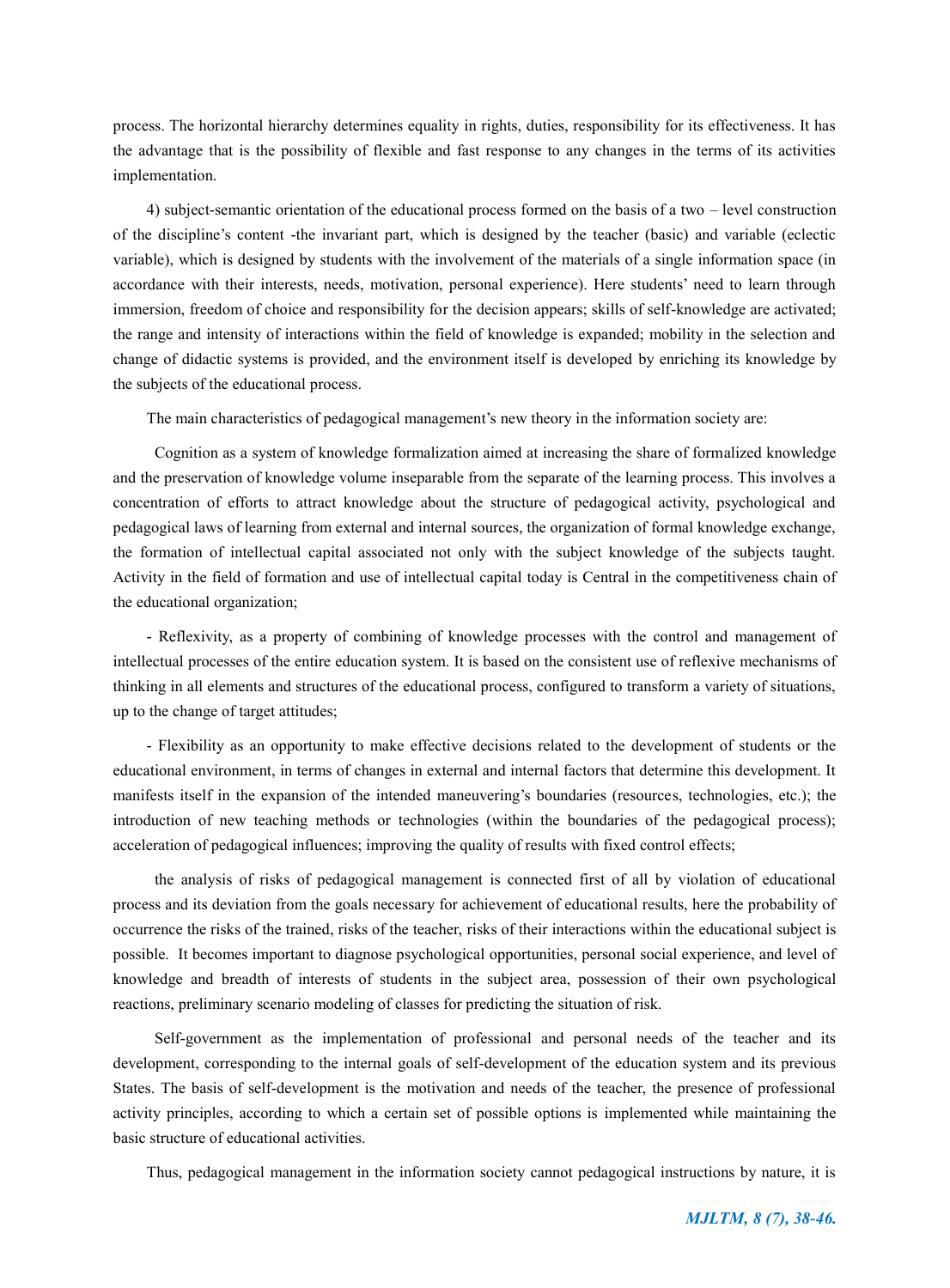directed to the innovative movements generated in the educational process and implemented by its efforts of all its participants. Innovation, changing the tradition as a mechanism for the development of education eliminated the hard logic, the static of its condition as an integrated system, has created the need to abandon this style of management, which required the administration and the directives, the algorithms in achieving the goal, not changing from the beginning of its formulation to implementation. Management of a new, managerial type is an open system of actions involving the direction of modern management culture and aimed at the reproduction of development as an object. This system of actions allows for the possibility of different options and alternatives in decision-making, coordination of goals, risks in their implementation.

## Results

The activity, which daily is carried out by teacher is administrative by nature. Considering the educational process as a system, one can say that its efficiency, development trajectory, resource consumption depend on the correctness of the management decisions that it makes. For the teacher, management is a systematic, predictable and technologically secured process of influence on the controlled system in order to maximize its effective functioning by creating conditions for the transition to a qualitatively new state, contributing to the achievement of goals.

Considering the research on pedagogical management (M.A. Moiseev, M.M. Potashnik, etc.), the authors of the article highlight the following features of pedagogical management:

1) pedagogical management is the activity of the subjects providing implementation of educational activity within the educational organization, the purpose of this activity is formation of competences' system (professional, General professional and General cultural) students implying their education, education (as formation of culture) and development;

2) pedagogical management is a multi-factor formation aimed at: self-government, management of students' state, management of the educational process's organization, management of educational resources' use, management of coordination of training's content;

3) Educational management must have the properties of predictability, regularity and cyclical nature of action, diagnostic nature of goals and factors for implementation;

4) Pedagogical management should be person-centered and be subject-entity, based on the state, abilities, needs of the student in compliance with the standards of training, fixed in the standards;

5) Pedagogical management should correspond to the complexity of management's object (educational activities), have organized feedback, have availability of possible scenarios' variety for its development and management decisions.

6) Pedagogical management should be implemented through management functions, organizational structure and organizational mechanism.

Functions are a separate part of management, a product of division and specialization in management:

the function of analytical monitoring, defined by the authors as the source and destination (0-point) of pedagogical management's cycle determines the status of the student (its approximation/ deviation with respect to the set learning goals), phenomena (occurring problematic situations), or process, highlighting problems encountered and deviations from the accepted norms. Regarding the results, depending on the object of pedagogical monitoring there are: situational, problem-based, causal and effect analysis of States, cognitive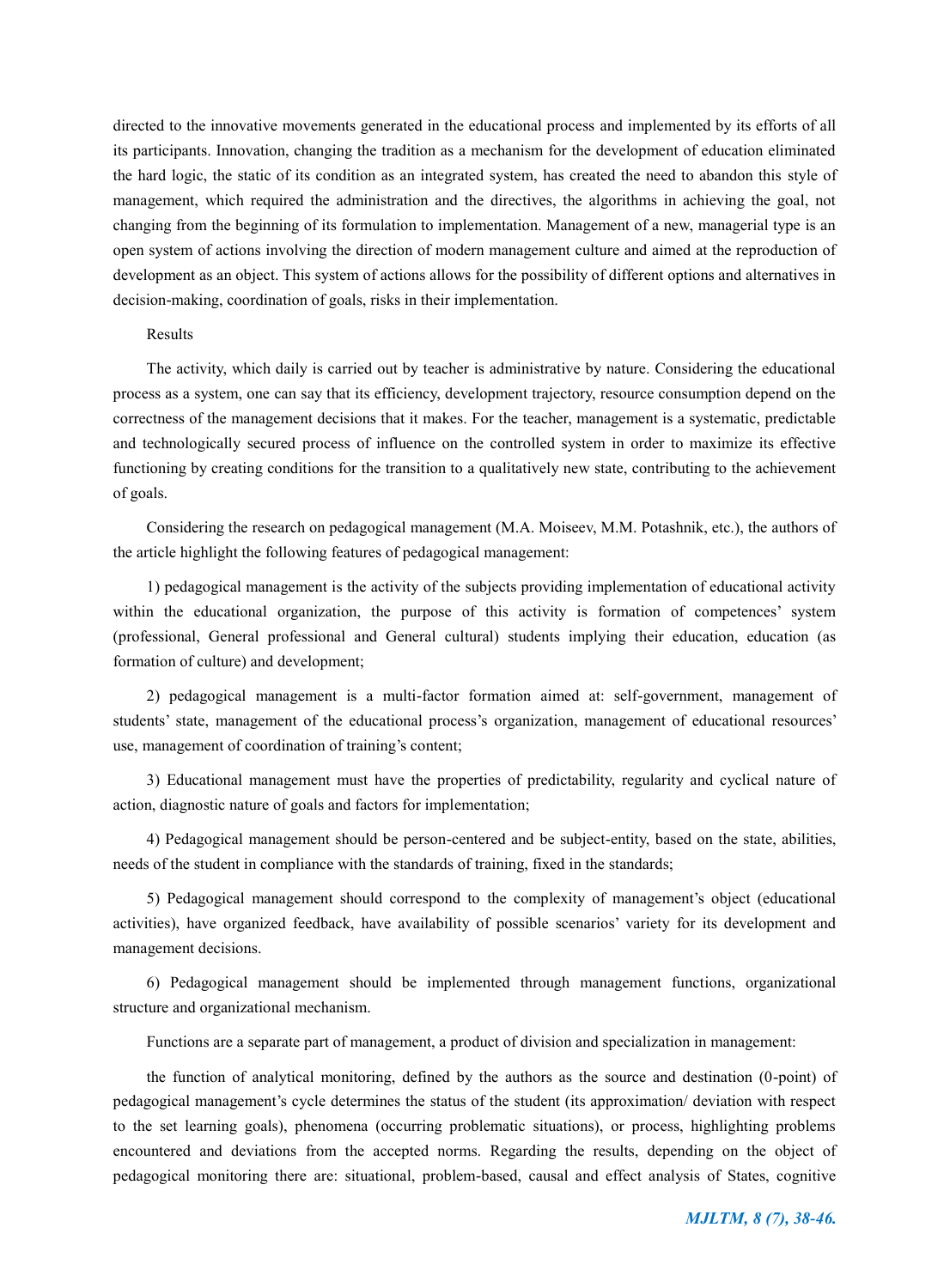analysis of emerging or projected problem pedagogical situations, the selection of the most likely alternatives based on the construction of information models of processes or phenomena. The informational paradigm gives rise to rapidly changing conditions and determines the need for prompt and adequate reaction of management to changes based on knowledge, laws and relations of educational reality;

 the planning function of educational activities, which provides for the development of a training plan within each management cycle, is based on the requirements of the educational standard, approved curricula and work programs of disciplines, pedagogical laws of educational activities;

- prediction function determines the effective set of the educational activities' characteristics taking into account the quality management indicators of specific educational organizations and received ones in the course of the monitoring assessments (level of competence) of students;

 the function of designing educational activities - of its forms, content, technologies, based on the mobilization of all resources in order to achieve the goals within the variability of processes;

 the function of the organization assumes as a set of actions to prepare for the implementation of the approved project of educational activities within a specific discipline, the solution of organizational and technological issues of pedagogical interactions aimed at achieving the goal-the effectiveness of education;

 The coordination function involves ensuring the coherence of actions (interactions) of the teacher, students and the educational environment, is implemented through management decisions and implementation;

 the function of positioning is caused by changes in the state of students relative to the initial state, is determined by the development of competencies and changes with each advance in the framework of educational activities;

 the control function involves the analysis and evaluation (self-assessment) of educational activities' necessary performance, its resources and interactions of all participants, based on the results of the current and final control of students' achievements, analysis of educational resources' state, characteristics of the educational organization's teaching staff.

 The correction function involves the precise definition of the planned changes to bring the current state of educational activities to the planned ones and the possibility of achieving the goals.

As it is known, the control process takes place in time and consists of certain segments, so to describe the control model it is necessary to allocate an appropriate time period, i.e. the control cycle. The control cycle is a structural unit of the control process, which has all its quality characteristics (figure 1).

The cycle of pedagogical management is initiated depending on the time or factor type of management. As a "time" can be selected – the period of one lesson, the period from one control point to another, the period of development of one topic of the discipline, the period of development of the discipline, the period of training (semester); as a" factor " can act as the effectiveness of the process – the level of competence of students, and any of the factors of development of the student, affecting the effectiveness of educational activities, such as creativity, self-government, the formation of certain characteristics of future professional activities and so on .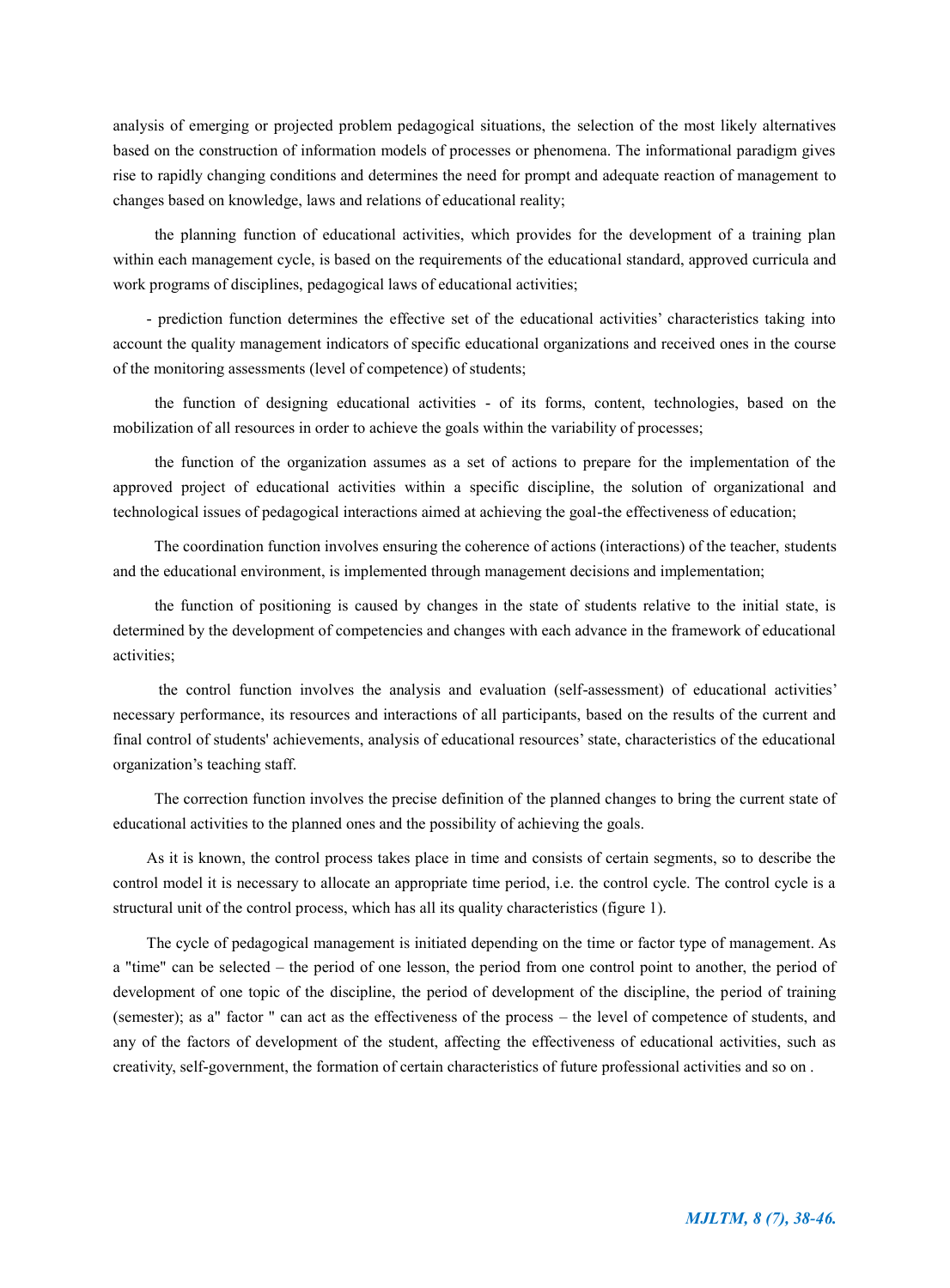

Figure 1. Cycle of pedagogical management in the information society (General cycle of management).

In addition, the organization of educational process management involves the development of all types of interaction between the student and the teacher. The focus on cognition as the formation of a system of knowledge from large information arrays based on the need and for the implementation of professional tasks determines the structural type of interaction between the teacher, the student and the educational environment. Preferred one is the matrix-collegial organization of the process, when the communication mechanism is a voluntary motivated coordination of learning paths, which provides a flow of informal information and allows one to make appropriate decisions, it is focused on the development of self-learning and stakeholder approach, implying a reasonable responsibility of each participant of educational activities for its implementation. Clear differentiation of teaching, management and support of educational activities is a distinctive feature of the matrix organization, causing adaptive management in the context of organizational changes.

#### Discussion and Conclusion

Improvement of the educational process as an open self-organizing system is an adequate response to the challenges of the modern information society (globalization, Informatization, intellectualization, uncertainty and dynamism) and changes in the processes of acquisition and transfer of knowledge (Ignatyeva, 2012; Ilyinsky, 2013; Kravets, 2011; Robert, 2010; Yakovleva & Yakovleva, 2011).

The effectiveness of educational activities from the standpoint of pedagogical management is provided: 1) the organization of consistent interaction of students (groups of students), the teacher, the educational environment; 2) the active state, pedagogical and scientific consistency of the educational environment; 3) the motivation and stimulation of educational activities of students, the level of their responsibility for the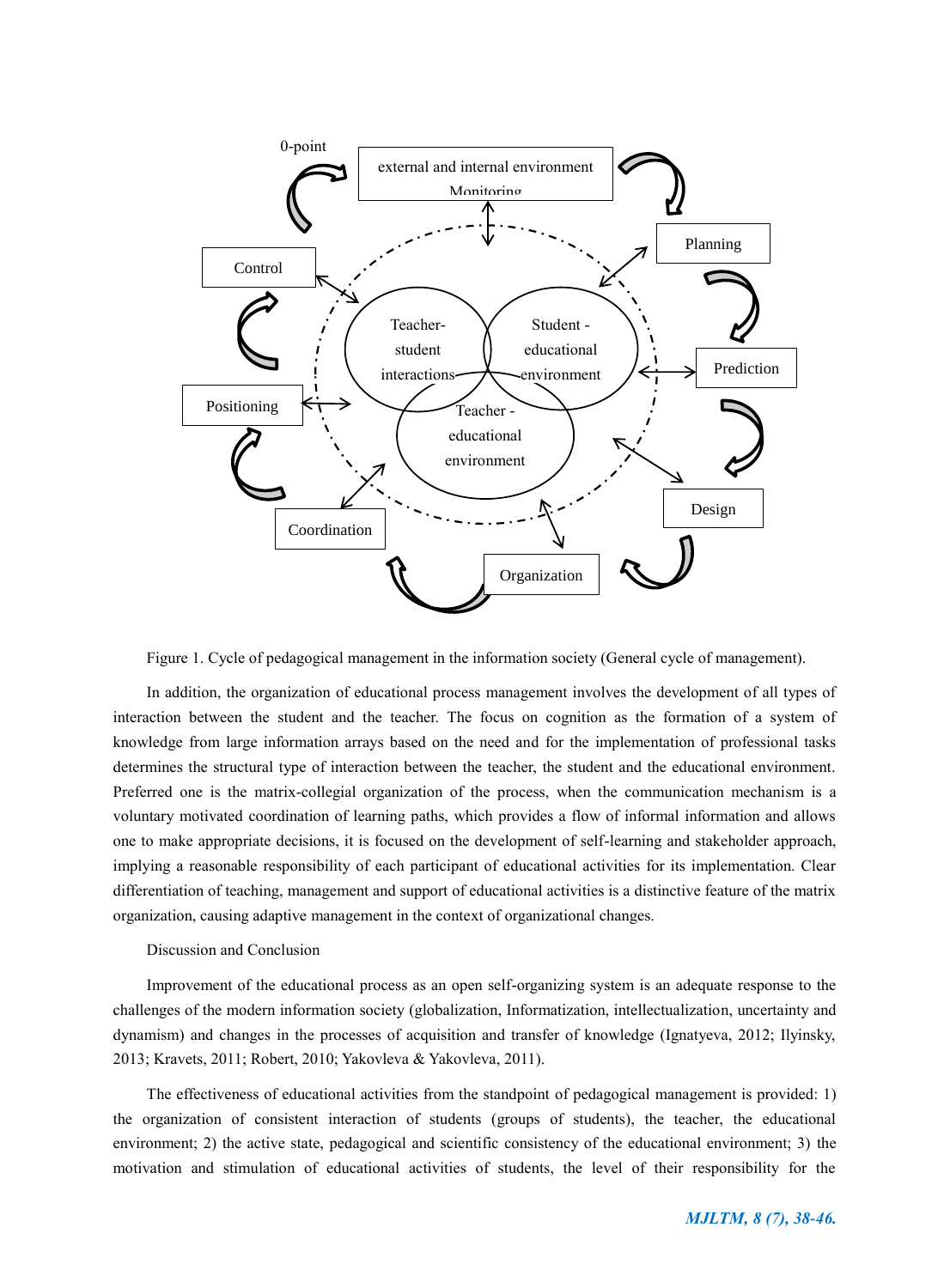effectiveness of training (Kamneva, 2010; Nesterova, 2014; Shtanko, 2011).

In modern conditions, educational activity is iterative in nature, when: 1) the value of all subsequent changes depends on the magnitude of the changes in the previous stages; 2) the movement to the changes is carried out in stages, with an increment of the main characteristics within the cycles; 3) the control of the state of all characteristics is carried out at each completed stage and its frequency is determined in the design of organizational aspects of educational activities; 4) based on the results of monitoring the state of educational activities, a management decision is made on all components that determine the preservation of the development path within the next cycle, or, if necessary, a decision on its adjustment.

Thus, pedagogical management as a complex and multifaceted pedagogical phenomenon has a direct impact on the educational process, its organization, deployment, result. The complex system of pedagogical management, based on information and cognitive approach, provides non-linear organization of educational activities, increasing the freedom and responsibility of the student as an agent of educational activities, contributes to the achievement of both personal and pedagogical goals of professional and personal development and self-development of students in the information society. The prospect of further work is related to the concretization of the combination of pedagogical management's components; clarification of the nature, forms, methods of management.

#### **References**

Adizes, I. (2011). Management of changes. St. Petersburg: Peter.

Agazzi, A. (2012). The idea of the society founded on knowledge. Philosophy questions, 10, 3-19.

Bashmakova, N.I. (2007). Global trends in development of the higher education in the 21st century: vision of UNESCO and practice of reforms. The higher education today, 1, 28–30.

Davoudi SMM, Fartash K, Venera G. Zakirova, Asiya M. Belyalova, Rashad A. Kurbanov, Anna V. Boiarchuk, Zhanna M. Sizova (2018). Testing the Mediating Role of Open Innovation on the Relationship between Intellectual Property Rights and Organizational Performance: A Case of Science and Technology Park, EURASIA Journal of Mathematics Science and Technology Education, 14(4), 1359-1369.

Fartash K., Davoudi, S.M.M., Tatiana A. Baklashova, Natalia V. Svechnikova 4, Yulia V. Nikolaeva, Svetlana A. Grimalskaya (2018). The Impact of Technology Acquisition & Exploitation on Organizational Innovation and Organizational Performance in Knowledge-Intensive Organizations, EURASIA Journal of Mathematics Science and Technology Education, 14(4), 1497-1507.

Ignatyeva, E.Yu. (2006). About management of knowledge and implicit knowledge in education. The higher education in Russia, 12, 36–41.

Ignatyeva, E.Yu. (2012). Pedagogical management of educational activity of students in modern higher education institution. St. Petersburg: LEMA publishing house.

Ilyinsky, I. M. (2013). Educational technologies: ratio of traditions and innovation. Knowledge. Understanding. Ability, 3, 3–7.

Ivanova E.O., Osmolovskaya I.M. (2011). The theory of training in information society. Moscow: Prosveshcheniye.

Kamneva, I.Yu. (2010). Formation of the theory of management in educational systems. Sustainable innovative development: design and management, 3 (volume 8), 11-23.

Kravets, O.Ya. (2011). Management in educational systems: problems and decisions. Psychology. Sociology. Pedagogics, 7, 19–26.

Levina, E. Yu. (2016). Concepts of information approach to management of development of education. Secondary professional education, 12, 9-13.

Nesterova, M.O. (2014). Cognitive technologies of innovations in management of socioeconomic systems. Scientific notes of the Taurian national university of V.I. Vernadsky. Philosophy. Cultural science. Political science. Sociology, 1-2 (volume 27), 208–216